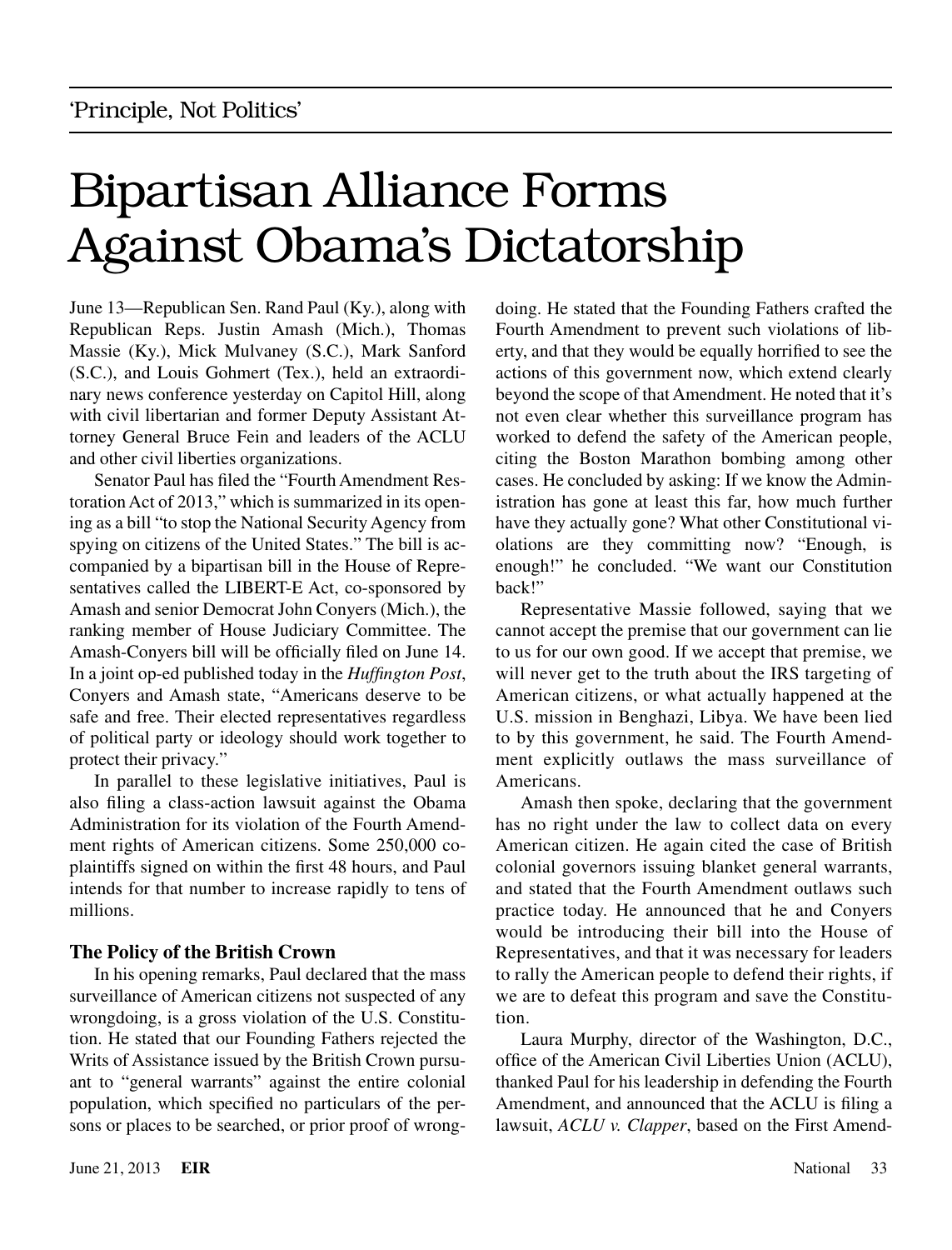

EIRNS/Matthew Ogden

*The Obama Administration's defiling of the Constitution brought together members of the House and Senate with civil libertarians, to announced the introduction of Sen. Ron Paul's (at the podium) bill, the "Fourth Amendment Restoration Act of 2013." Behind Paul (l. to r.): Reps. Justin Amash, Thomas Massie, and Louis Gohmert; ACLU spokesman Laura Murphy, and civil libertarian Bruce Fein.*

ment's guarantees of free speech and freedom of assembly. She said that the ACLU's work depends on the confidentiality with which people, including Congressmen, can approach and consult it. That confidentiality has been violated; with the Administration's dragnet of surveillance, the principle of confidentiality exists no more. She said that the days of closed-door briefings and secret court orders must end. Under this Administration's secret interpretation, Section 215 of the Patriot Act can apply not only to telephone and Internet communications, but to all personal information, bar none: tax records, medical records, library records, gun purchases, etc.

### **Lies and More Lies**

Representative Mulvaney also applauded Senator Paul, stating that all avenues must be pursued to stop this violation of Americans' rights. He said that while the White House had promised Congress that it would not "push the envelope" on the language included in Section 215 of the Patriot Act, the "gray area" had allowed a secret interpretation that Congress never intended. We must not be fooled again, he declared. The government loses all moral authority when it violates the public trust. He concluded by denouncing the claim that liberty must be counterposed to security, stating that this dichotomy is a false choice. These two principles are not zero-sum.

Representative Gohmert began his remarks by pointing out the extraordinary diversity of those gathered at the podium in common cause. Here I am, Rep. Louis Gohmert, he said, standing beside the ACLU! I never thought I'd see the day. Politics makes strange bedfellows, they say. Well, this is not politics; this is principle! This invasion of Americans' rights is beyond precedent in our history and cannot be tolerated.

Gohmert detailed how he was lied to by two successive administrations on this matter, and that he takes it personally. In 2005, when he was first elected, the Patriot Act came up for renewal. He was severely troubled by the language he saw in Sections 206 and 215, and pushed to include "sunset" provisions for those two sections, to ensure that they would not be made permanent. After desperate attempts to get Bush Administration officials to respond, he related how he got intimidating calls from the Bush White House and the Department of Justice, telling him to drop his "sunset" provisions, which would force Section 215 to end after a period of years unless Congress renewed it. The more